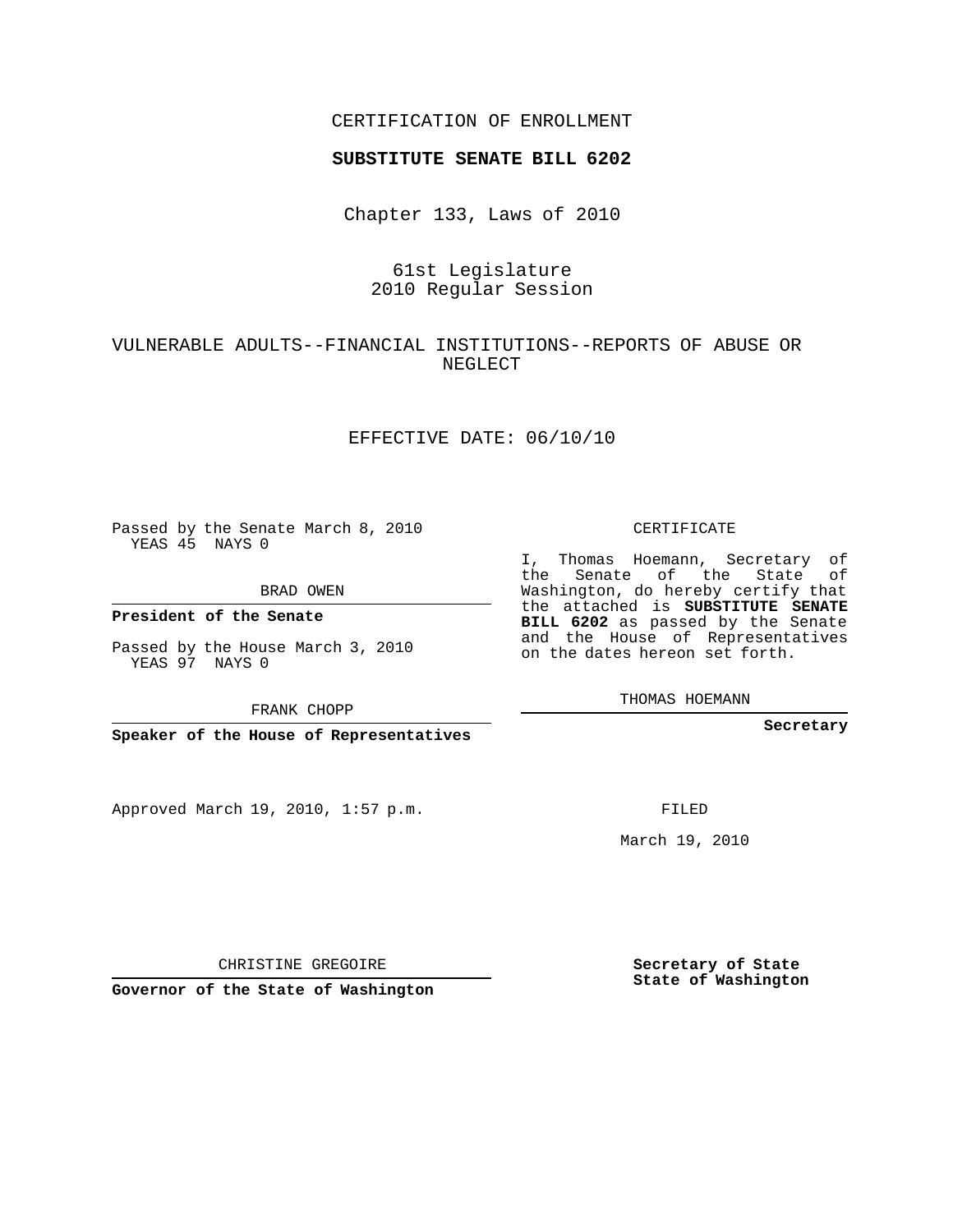# **SUBSTITUTE SENATE BILL 6202** \_\_\_\_\_\_\_\_\_\_\_\_\_\_\_\_\_\_\_\_\_\_\_\_\_\_\_\_\_\_\_\_\_\_\_\_\_\_\_\_\_\_\_\_\_

\_\_\_\_\_\_\_\_\_\_\_\_\_\_\_\_\_\_\_\_\_\_\_\_\_\_\_\_\_\_\_\_\_\_\_\_\_\_\_\_\_\_\_\_\_

#### AS AMENDED BY THE HOUSE

Passed Legislature - 2010 Regular Session

### **State of Washington 61st Legislature 2010 Regular Session**

**By** Senate Human Services & Corrections (originally sponsored by Senators Hargrove, Holmquist, Franklin, Honeyford, McCaslin, Regala, Morton, Keiser, Delvin, Swecker, Rockefeller, Tom, Kline, McAuliffe, and Kilmer; by request of Attorney General)

READ FIRST TIME 02/05/10.

 AN ACT Relating to vulnerable adults; amending RCW 30.22.210, 74.34.020, and 74.34.035; and adding new sections to chapter 74.34 RCW.

BE IT ENACTED BY THE LEGISLATURE OF THE STATE OF WASHINGTON:

 **Sec. 1.** RCW 30.22.210 and 1981 c 192 s 21 are each amended to read as follows:

 (1) Nothing contained in this chapter shall be deemed to require any financial institution to make any payment from an account to a depositor, or any trust or P.O.D. account beneficiary, or any other person claiming an interest in any funds deposited in the account, if the financial institution has actual knowledge of the existence of a dispute between the depositors, beneficiaries, or other persons concerning their respective rights of ownerships to the funds contained in, or proposed to be withdrawn, or previously withdrawn from the account, or in the event the financial institution is otherwise uncertain as to who is entitled to the funds pursuant to the contract of deposit. In any such case, the financial institution may, without liability, notify, in writing, all depositors, beneficiaries, or other persons claiming an interest in the account of either its uncertainty as to who is entitled to the distributions or the existence of any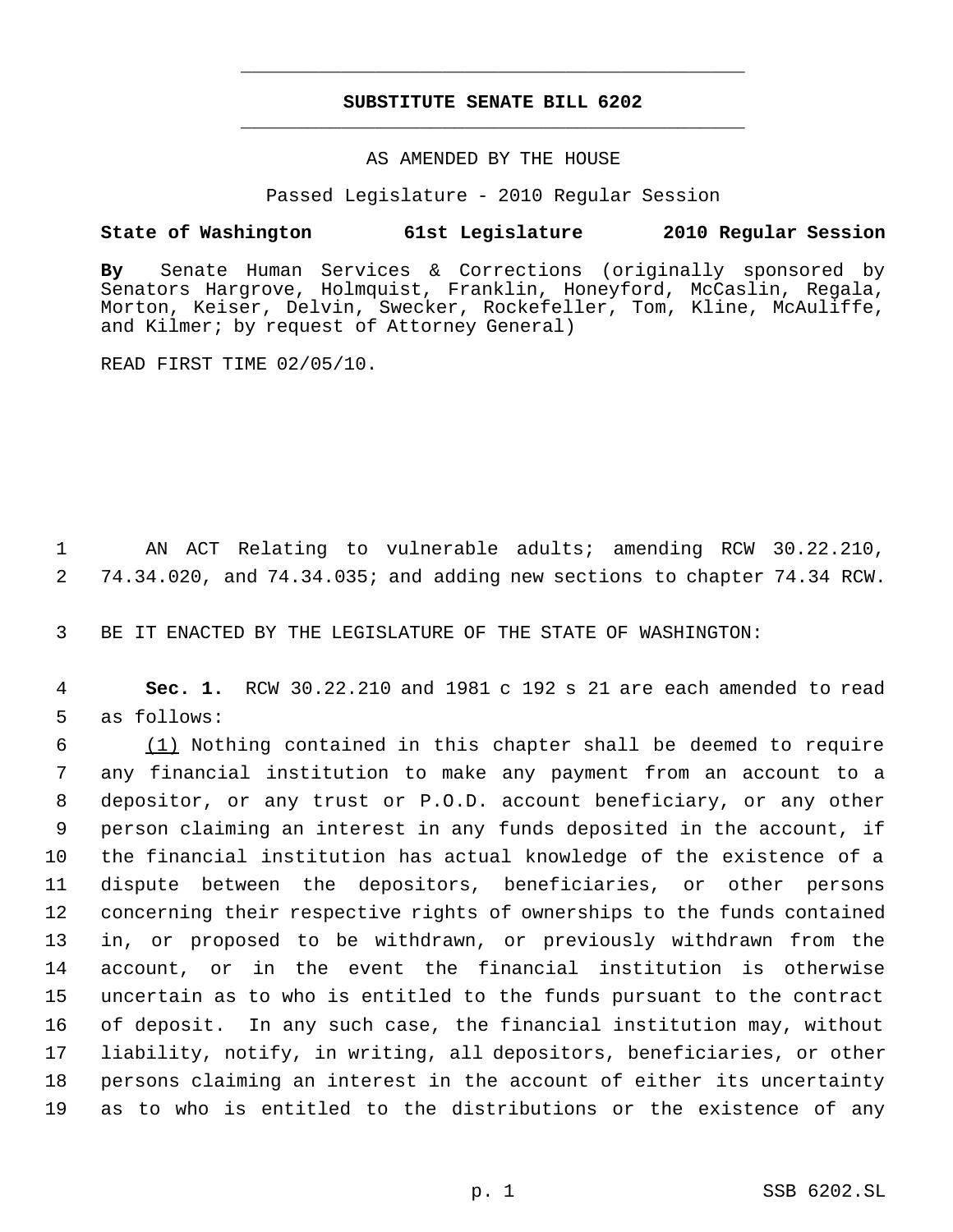dispute, and may also, without liability, refuse to disburse any funds contained in the account to any depositor, and/or trust or P.O.D. account beneficiary thereof, and/or other persons claiming an interest therein, until such time as either:

 $((+1))$  (a) All such depositors and/or beneficiaries have consented, in writing, to the requested payment; or

7 ( $(\frac{1}{2})$ ) (b) The payment is authorized or directed by a court of proper jurisdiction.

 (2) If a financial institution reasonably believes that financial 10 exploitation of a vulnerable adult, as defined in RCW 74.34.020, may 11 have occurred, may have been attempted, or is being attempted, the 12 financial institution may refuse a transaction as permitted under 13 section 3 of this act.

 **Sec. 2.** RCW 74.34.020 and 2007 c 312 s 1 are each amended to read as follows:

 Unless the context clearly requires otherwise, the definitions in this section apply throughout this chapter.

 (1) "Abandonment" means action or inaction by a person or entity with a duty of care for a vulnerable adult that leaves the vulnerable person without the means or ability to obtain necessary food, clothing, shelter, or health care.

 (2) "Abuse" means the willful action or inaction that inflicts injury, unreasonable confinement, intimidation, or punishment on a vulnerable adult. In instances of abuse of a vulnerable adult who is unable to express or demonstrate physical harm, pain, or mental anguish, the abuse is presumed to cause physical harm, pain, or mental anguish. Abuse includes sexual abuse, mental abuse, physical abuse, and exploitation of a vulnerable adult, which have the following meanings:

 (a) "Sexual abuse" means any form of nonconsensual sexual contact, including but not limited to unwanted or inappropriate touching, rape, sodomy, sexual coercion, sexually explicit photographing, and sexual harassment. Sexual abuse includes any sexual contact between a staff person, who is not also a resident or client, of a facility or a staff person of a program authorized under chapter 71A.12 RCW, and a vulnerable adult living in that facility or receiving service from a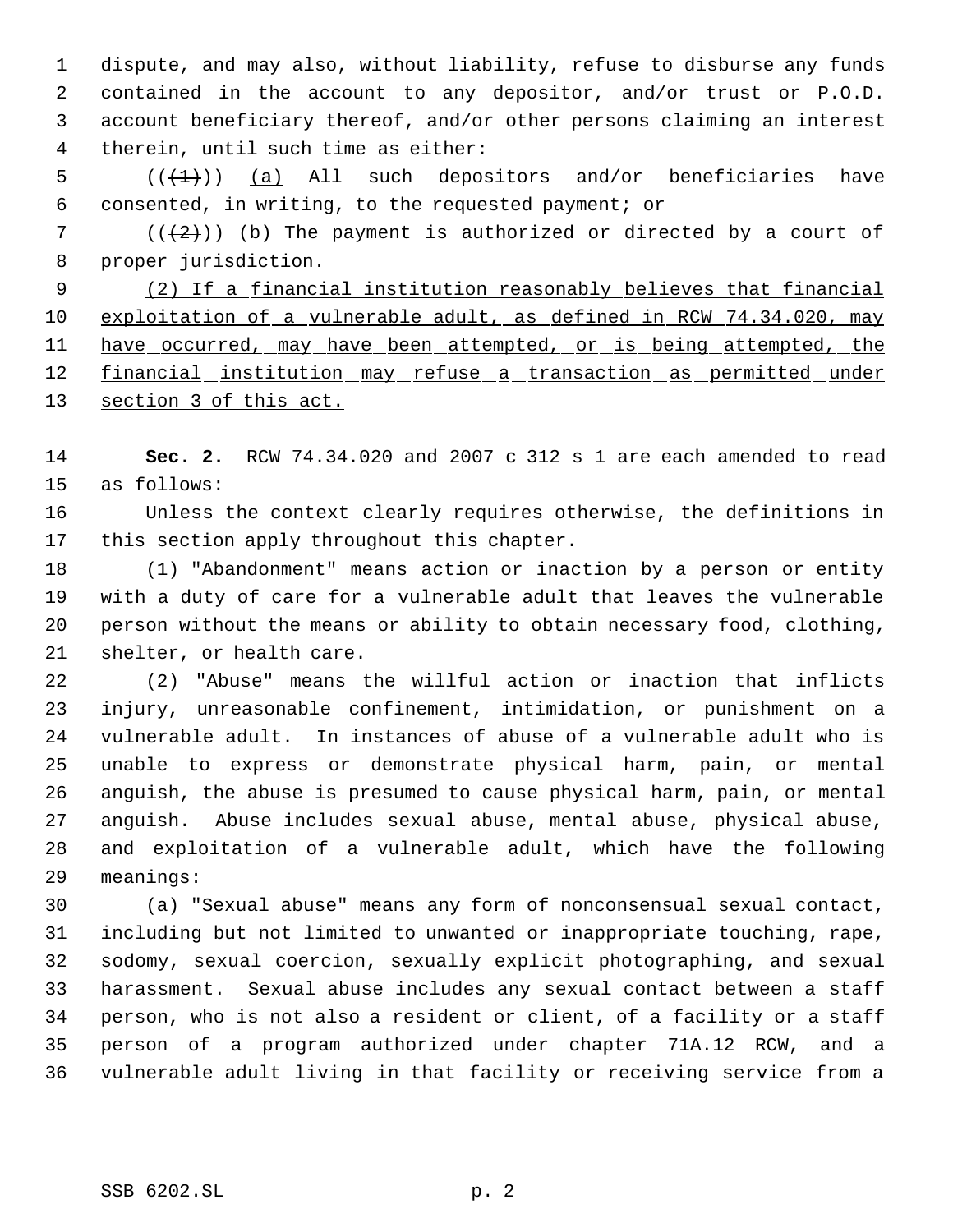program authorized under chapter 71A.12 RCW, whether or not it is consensual.

 (b) "Physical abuse" means the willful action of inflicting bodily injury or physical mistreatment. Physical abuse includes, but is not limited to, striking with or without an object, slapping, pinching, choking, kicking, shoving, prodding, or the use of chemical restraints or physical restraints unless the restraints are consistent with licensing requirements, and includes restraints that are otherwise being used inappropriately.

 (c) "Mental abuse" means any willful action or inaction of mental or verbal abuse. Mental abuse includes, but is not limited to, coercion, harassment, inappropriately isolating a vulnerable adult from family, friends, or regular activity, and verbal assault that includes ridiculing, intimidating, yelling, or swearing.

 (d) "Exploitation" means an act of forcing, compelling, or exerting undue influence over a vulnerable adult causing the vulnerable adult to act in a way that is inconsistent with relevant past behavior, or causing the vulnerable adult to perform services for the benefit of another.

 (3) "Consent" means express written consent granted after the vulnerable adult or his or her legal representative has been fully informed of the nature of the services to be offered and that the receipt of services is voluntary.

 (4) "Department" means the department of social and health services.

 (5) "Facility" means a residence licensed or required to be licensed under chapter 18.20 RCW, boarding homes; chapter 18.51 RCW, nursing homes; chapter 70.128 RCW, adult family homes; chapter 72.36 RCW, soldiers' homes; or chapter 71A.20 RCW, residential habilitation 30 centers; or any other facility licensed by the department.

 (6) "Financial exploitation" means the illegal or improper use of the property, income, resources, or trust funds of the vulnerable adult by any person for any person's profit or advantage other than for the vulnerable adult's profit or advantage.

35 (7) <u>"Financial institution" has the same meaning as in RCW</u> 30.22.040 and 30.22.041. For purposes of this chapter only, "financial institution" also means a "broker-dealer" or "investment adviser" as defined in RCW 21.20.005.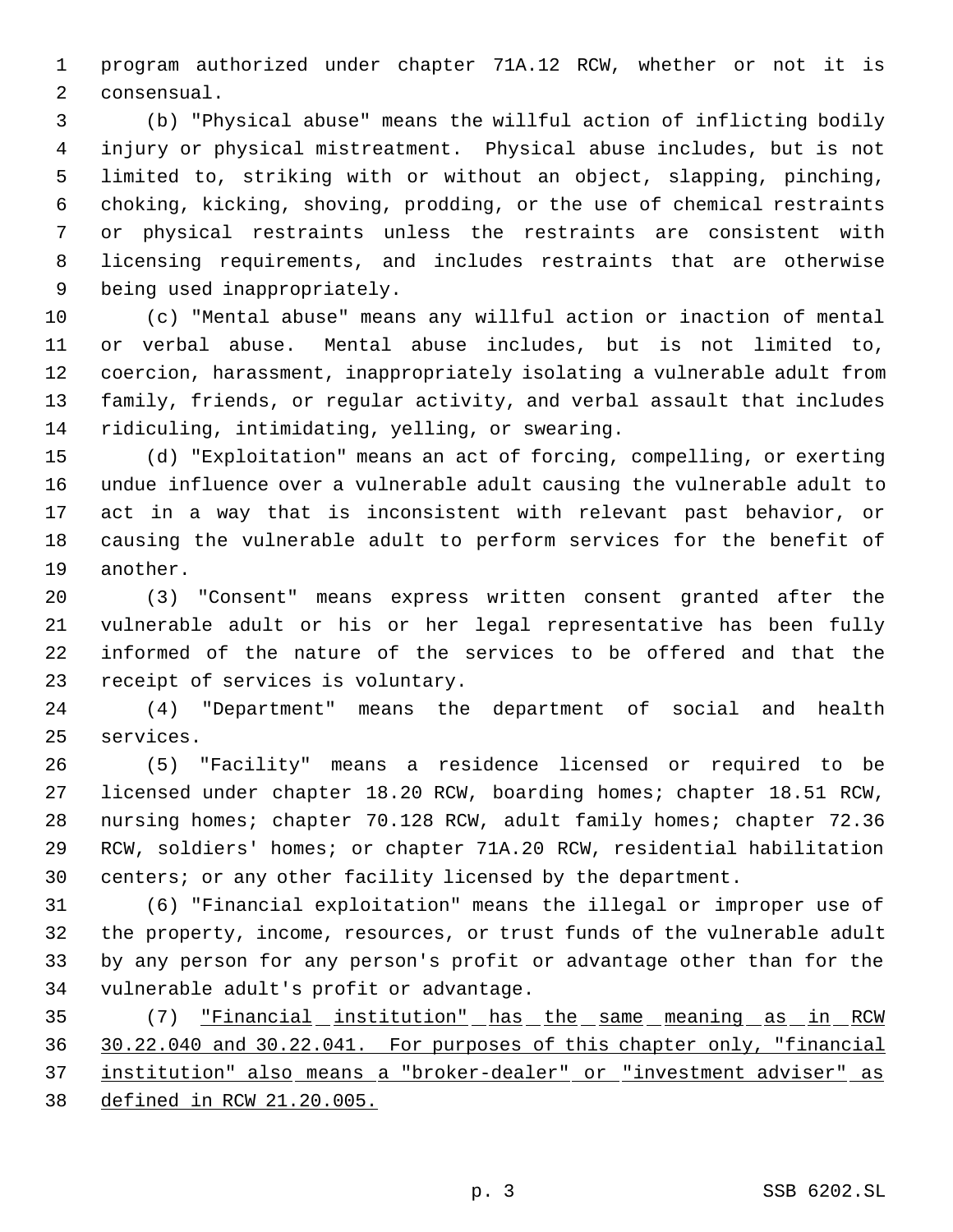(8) "Incapacitated person" means a person who is at a significant risk of personal or financial harm under RCW 11.88.010(1) (a), (b), (c), or (d).

 (((8))) (9) "Individual provider" means a person under contract with the department to provide services in the home under chapter 74.09 or 74.39A RCW.

 ( $(\frac{49}{10})$  "Interested person" means a person who demonstrates to the court's satisfaction that the person is interested in the welfare of the vulnerable adult, that the person has a good faith belief that the court's intervention is necessary, and that the vulnerable adult is unable, due to incapacity, undue influence, or duress at the time the petition is filed, to protect his or her own interests.

13 (( $(10)$ )) (11) "Mandated reporter" is an employee of the department; law enforcement officer; social worker; professional school personnel; individual provider; an employee of a facility; an operator of a facility; an employee of a social service, welfare, mental health, adult day health, adult day care, home health, home care, or hospice agency; county coroner or medical examiner; Christian Science practitioner; or health care provider subject to chapter 18.130 RCW.

 $((+11))$   $(12)$  "Neglect" means (a) a pattern of conduct or inaction by a person or entity with a duty of care that fails to provide the goods and services that maintain physical or mental health of a vulnerable adult, or that fails to avoid or prevent physical or mental harm or pain to a vulnerable adult; or (b) an act or omission that demonstrates a serious disregard of consequences of such a magnitude as to constitute a clear and present danger to the vulnerable adult's health, welfare, or safety, including but not limited to conduct prohibited under RCW 9A.42.100.

 $((+12))$   $(13)$  "Permissive reporter" means any person, including, but not limited to, an employee of a financial institution, attorney, or volunteer in a facility or program providing services for vulnerable adults.

 $((+13))$   $(14)$  "Protective services" means any services provided by the department to a vulnerable adult with the consent of the vulnerable adult, or the legal representative of the vulnerable adult, who has been abandoned, abused, financially exploited, neglected, or in a state of self-neglect. These services may include, but are not limited to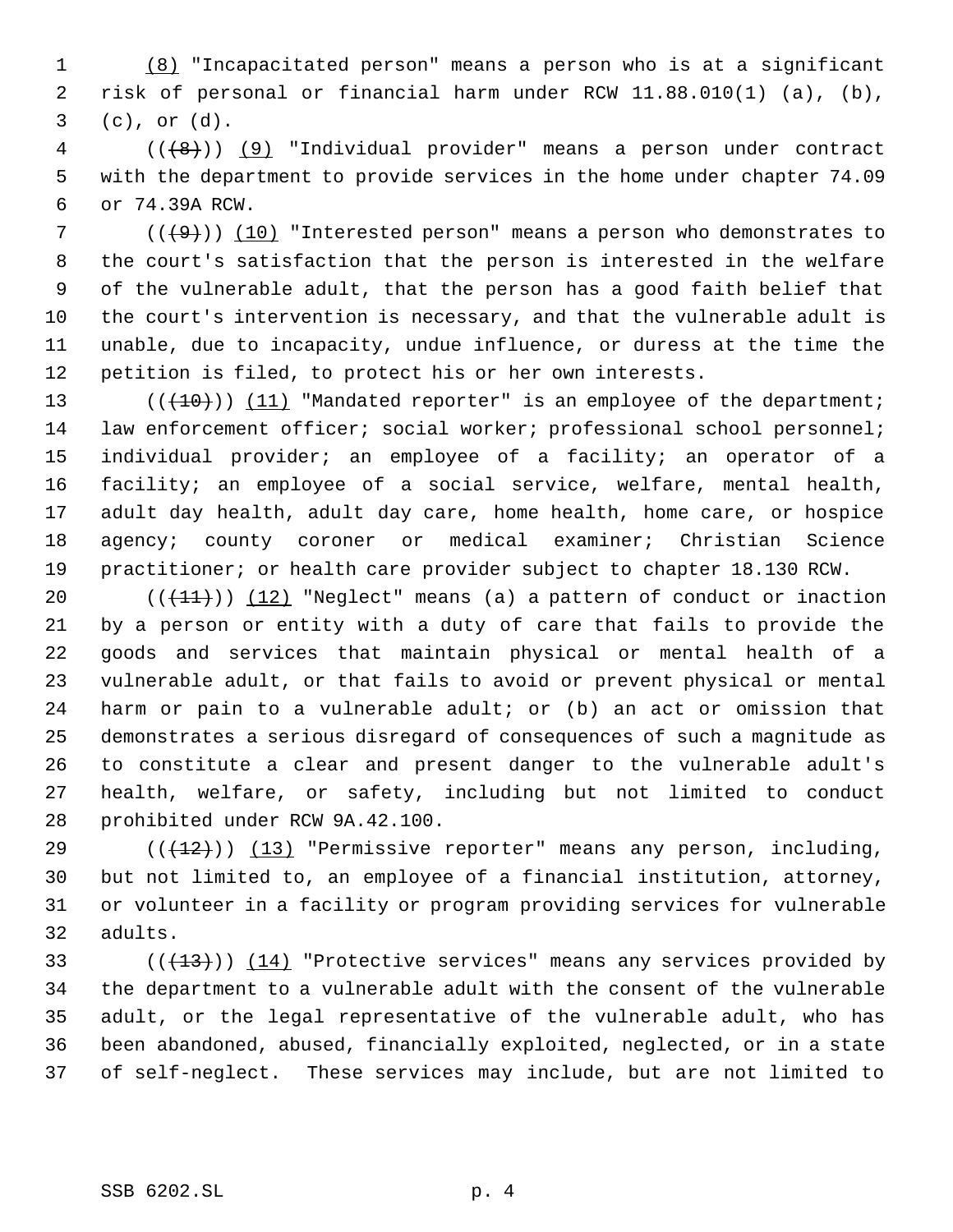case management, social casework, home care, placement, arranging for medical evaluations, psychological evaluations, day care, or referral for legal assistance.

 (((14))) (15) "Self-neglect" means the failure of a vulnerable adult, not living in a facility, to provide for himself or herself the goods and services necessary for the vulnerable adult's physical or mental health, and the absence of which impairs or threatens the vulnerable adult's well-being. This definition may include a vulnerable adult who is receiving services through home health, hospice, or a home care agency, or an individual provider when the neglect is not a result of inaction by that agency or individual provider.

13  $((+15))$   $(16)$  "Vulnerable adult" includes a person:

 (a) Sixty years of age or older who has the functional, mental, or physical inability to care for himself or herself; or

(b) Found incapacitated under chapter 11.88 RCW; or

 (c) Who has a developmental disability as defined under RCW 71A.10.020; or

(d) Admitted to any facility; or

 (e) Receiving services from home health, hospice, or home care agencies licensed or required to be licensed under chapter 70.127 RCW; or

(f) Receiving services from an individual provider.

 NEW SECTION. **Sec. 3.** A new section is added to chapter 74.34 RCW to read as follows:

 (1) Pending an investigation by the financial institution, the department, or law enforcement, if a financial institution reasonably believes that financial exploitation of a vulnerable adult may have occurred, may have been attempted, or is being attempted, the financial institution may, but is not required to, refuse a transaction requiring disbursal of funds contained in the account:

(a) Of the vulnerable adult;

 (b) On which the vulnerable adult is a beneficiary, including a trust or guardianship account; or

 (c) Of a person suspected of perpetrating financial exploitation of a vulnerable adult.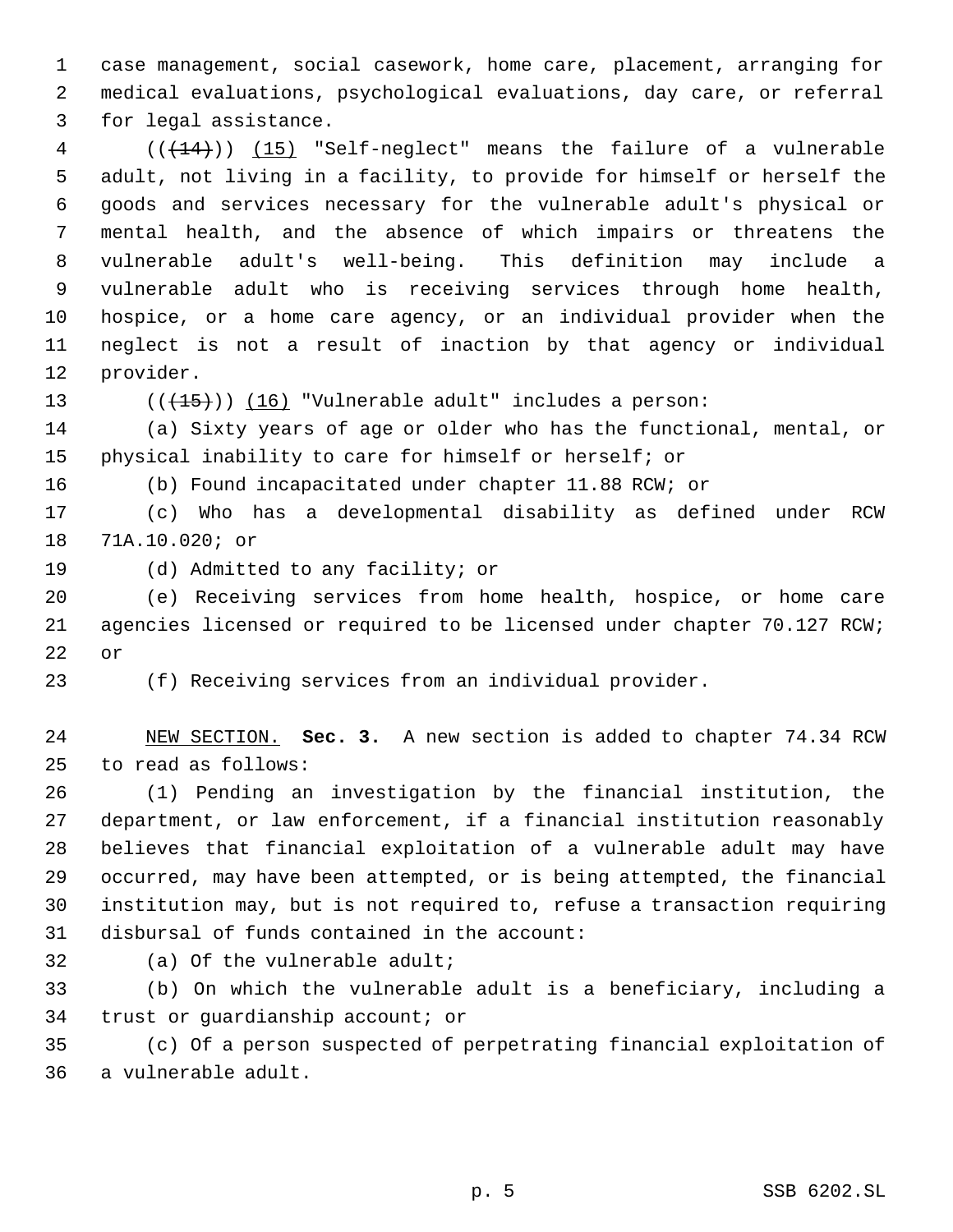(2) A financial institution may also refuse to disburse funds under this section if the department, law enforcement, or the prosecuting attorney's office provides information to the financial institution demonstrating that it is reasonable to believe that financial exploitation of a vulnerable adult may have occurred, may have been attempted, or is being attempted.

 (3) A financial institution is not required to refuse to disburse funds when provided with information alleging that financial exploitation may have occurred, may have been attempted, or is being attempted, but may use its discretion to determine whether or not to refuse to disburse funds based on the information available to the financial institution.

 (4) A financial institution that refuses to disburse funds based on a reasonable belief that financial exploitation of a vulnerable adult may have occurred, may have been attempted, or is being attempted shall:

 (a) Make a reasonable effort to notify all parties authorized to 18 transact business on the account orally or in writing; and

 (b) Report the incident to the adult protective services division of the department and local law enforcement.

 (5) Any refusal to disburse funds as authorized by this section based on the reasonable belief of a financial institution that financial exploitation of a vulnerable adult may have occurred, may have been attempted, or is being attempted will expire upon the sooner of:

 (a) Ten business days after the date on which the financial institution first refused to disburse the funds if the transaction involved the sale of a security or offer to sell a security, as defined in RCW 21.20.005, unless sooner terminated by an order of a court of competent jurisdiction;

 (b) Five business days after the date on which the financial institution first refused to disburse the funds if the transaction did not involve the sale of a security or offer to sell a security, as defined in RCW 21.20.005, unless sooner terminated by an order of a court of competent jurisdiction; or

 (c) The time when the financial institution is satisfied that the disbursement will not result in financial exploitation of a vulnerable adult.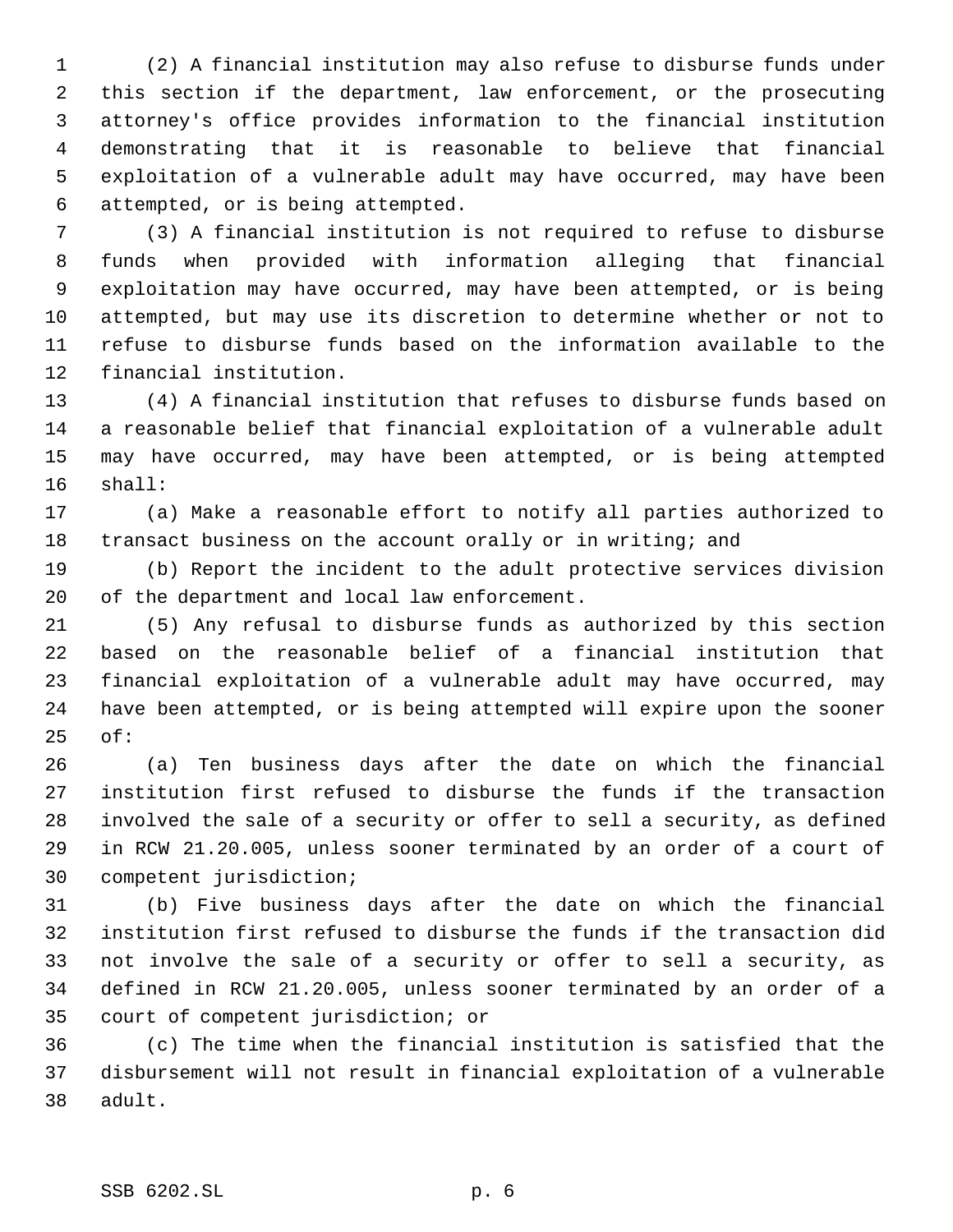(6) A court of competent jurisdiction may enter an order extending the refusal by the financial institution to disburse funds based on a reasonable belief that financial exploitation of a vulnerable adult may have occurred, may have been attempted, or is being attempted. A court of competent jurisdiction may also order other protective relief as authorized by RCW 7.40.010 and 74.34.130.

 (7) A financial institution or an employee of a financial institution is immune from criminal, civil, and administrative liability for refusing to disburse funds or disbursing funds under this section and for actions taken in furtherance of that determination if the determination of whether or not to disburse funds was made in good faith.

 **Sec. 4.** RCW 74.34.035 and 2003 c 230 s 2 are each amended to read as follows:

 (1) When there is reasonable cause to believe that abandonment, abuse, financial exploitation, or neglect of a vulnerable adult has occurred, mandated reporters shall immediately report to the department.

 (2) When there is reason to suspect that sexual assault has occurred, mandated reporters shall immediately report to the appropriate law enforcement agency and to the department.

 (3) When there is reason to suspect that physical assault has occurred or there is reasonable cause to believe that an act has caused fear of imminent harm:

 (a) Mandated reporters shall immediately report to the department; and

 (b) Mandated reporters shall immediately report to the appropriate law enforcement agency, except as provided in subsection (4) of this section.

 (4) A mandated reporter is not required to report to a law enforcement agency, unless requested by the injured vulnerable adult or his or her legal representative or family member, an incident of physical assault between vulnerable adults that causes minor bodily injury and does not require more than basic first aid, unless:

 (a) The injury appears on the back, face, head, neck, chest, breasts, groin, inner thigh, buttock, genital, or anal area;

(b) There is a fracture;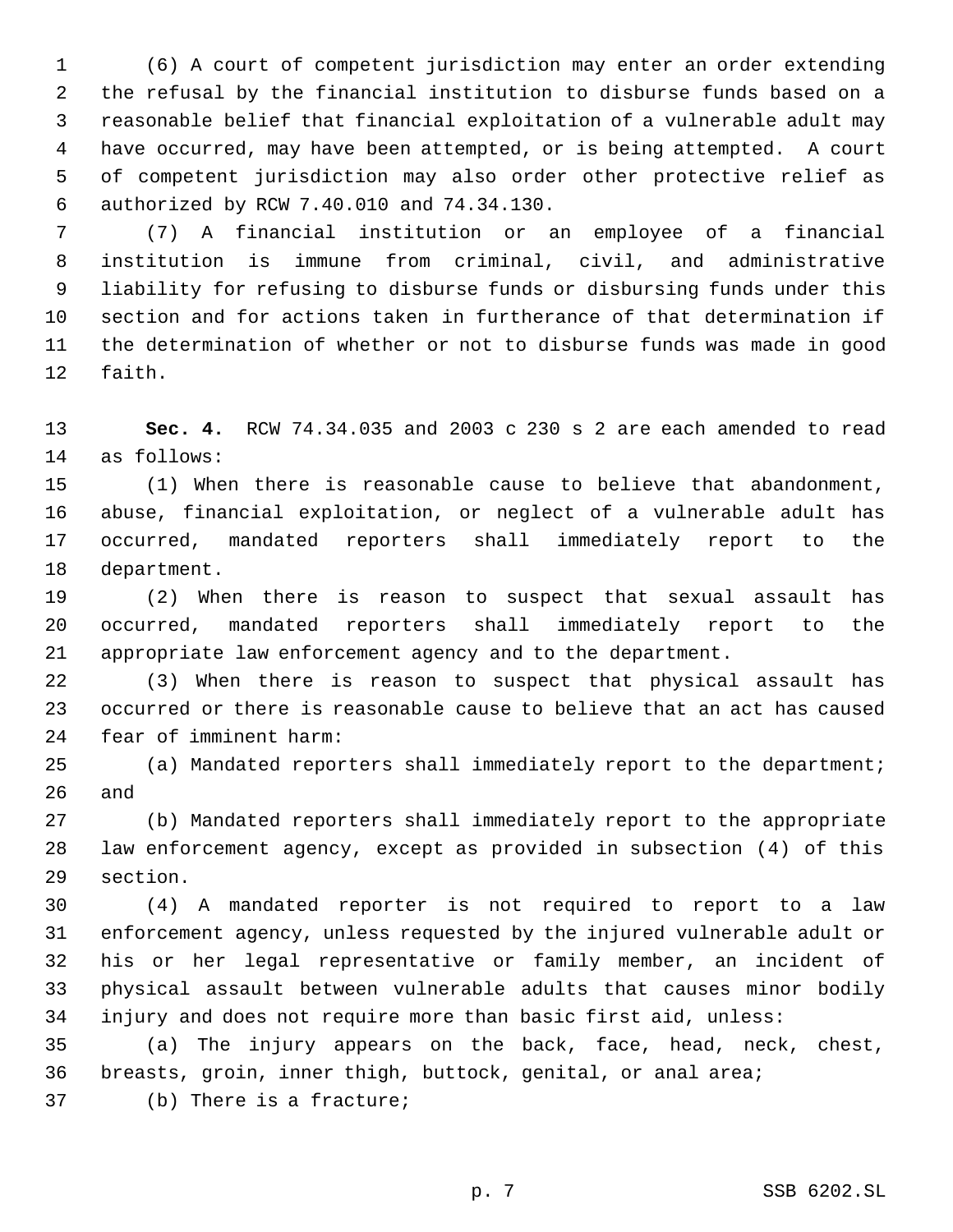(c) There is a pattern of physical assault between the same vulnerable adults or involving the same vulnerable adults; or

(d) There is an attempt to choke a vulnerable adult.

 (5) When there is reason to suspect that the death of a vulnerable adult was caused by abuse, neglect, or abandonment by another person, mandated reporters shall, pursuant to RCW 68.50.020, report the death to the medical examiner or coroner having jurisdiction, as well as the department and local law enforcement, in the most expeditious manner 9 possible. A mandated reporter is not relieved from the reporting 10 requirement provisions of this subsection by the existence of a 11 previously signed death certificate. If abuse, neglect, or abandonment 12 caused or contributed to the death of a vulnerable adult, the death is 13 a death caused by unnatural or unlawful means, and the body shall be the jurisdiction of the coroner or medical examiner pursuant to RCW 68.50.010.

 (6) Permissive reporters may report to the department or a law enforcement agency when there is reasonable cause to believe that a vulnerable adult is being or has been abandoned, abused, financially exploited, or neglected.

 $((+6))$   $(7)$  No facility, as defined by this chapter, agency licensed or required to be licensed under chapter 70.127 RCW, or facility or agency under contract with the department to provide care for vulnerable adults may develop policies or procedures that interfere with the reporting requirements of this chapter.

25 ( $(\overline{\langle 7 \rangle})$  (8) Each report, oral or written, must contain as much as possible of the following information:

(a) The name and address of the person making the report;

 (b) The name and address of the vulnerable adult and the name of the facility or agency providing care for the vulnerable adult;

 (c) The name and address of the legal guardian or alternate decision maker;

 (d) The nature and extent of the abandonment, abuse, financial exploitation, neglect, or self-neglect;

 (e) Any history of previous abandonment, abuse, financial exploitation, neglect, or self-neglect;

(f) The identity of the alleged perpetrator, if known; and

(g) Other information that may be helpful in establishing the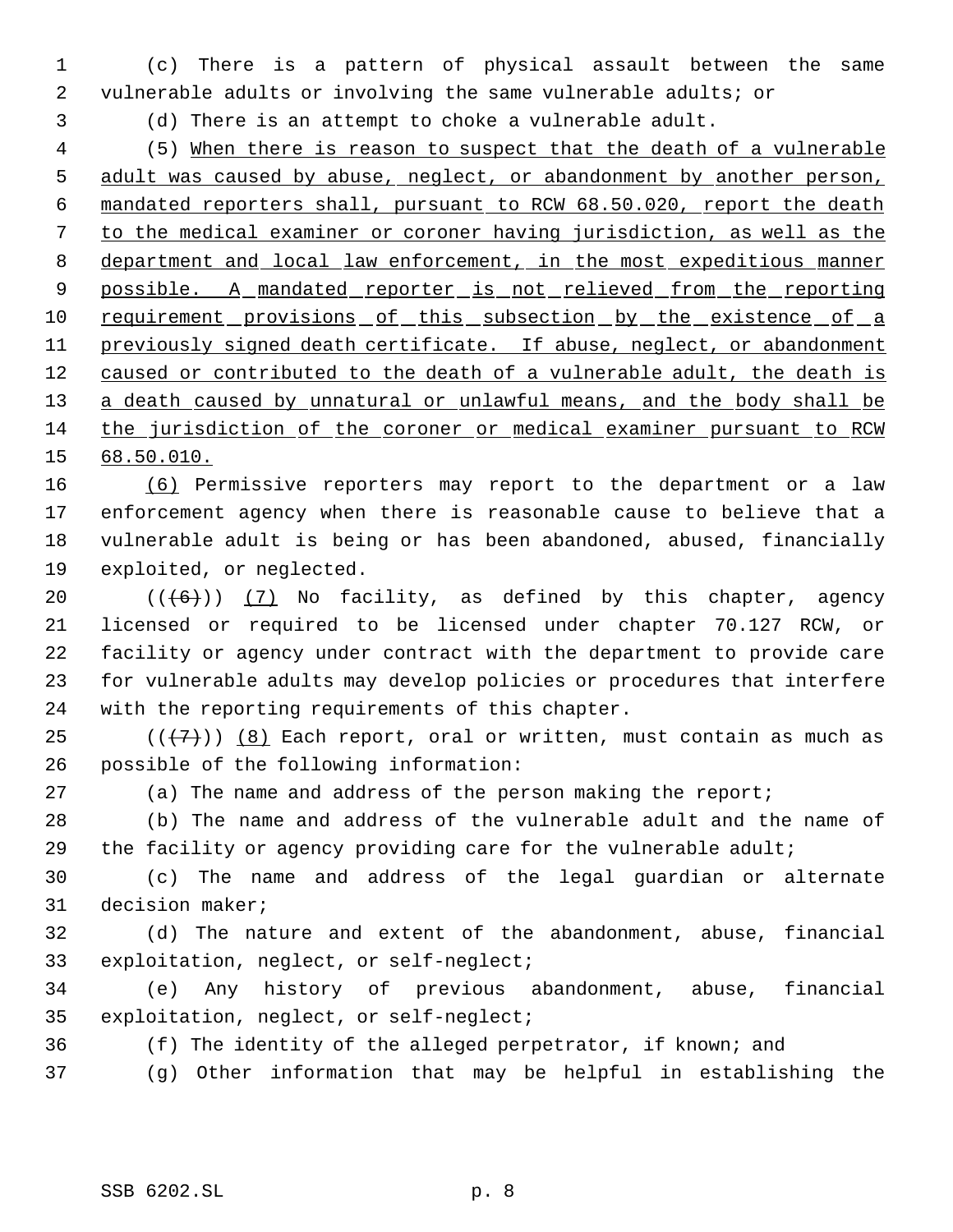extent of abandonment, abuse, financial exploitation, neglect, or the cause of death of the deceased vulnerable adult.

 ( $(\overline{8})$ ) (9) Unless there is a judicial proceeding or the person consents, the identity of the person making the report under this section is confidential.

 NEW SECTION. **Sec. 5.** A new section is added to chapter 74.34 RCW to read as follows:

 (1) A financial institution shall provide training concerning the financial exploitation of vulnerable adults to the employees specified in subsection (2) of this section within one year of the effective date of this act and shall thereafter provide such training to the new employees specified in subsection (2) of this section within the first three months of their employment.

 (2) A financial institution that is a broker-dealer or investment adviser as defined in RCW 21.20.005 shall provide training concerning the financial exploitation of vulnerable adults to employees who are required to be registered in the state of Washington as salespersons or investment adviser representatives under RCW 21.20.040 and who have contact with customers and access to account information on a regular basis and as part of their job. All other financial institutions shall provide training concerning the financial exploitation of vulnerable adults to employees who have contact with customers and access to account information on a regular basis and as part of their job.

 (3) The training must include recognition of indicators of financial exploitation of a vulnerable adult, the manner in which employees may report suspected financial exploitation to the department and law enforcement as permissive reporters, and steps employees may take to prevent suspected financial exploitation of a vulnerable adult as authorized by law or agreements between the financial institution and customers of the financial institution. The office of the attorney general and the department shall develop a standardized training that financial institutions may offer, or the financial institution may develop its own training.

 (4) A financial institution may provide access to or copies of records that are relevant to suspected financial exploitation or attempted financial exploitation of a vulnerable adult to the department, law enforcement, or the prosecuting attorney's office,